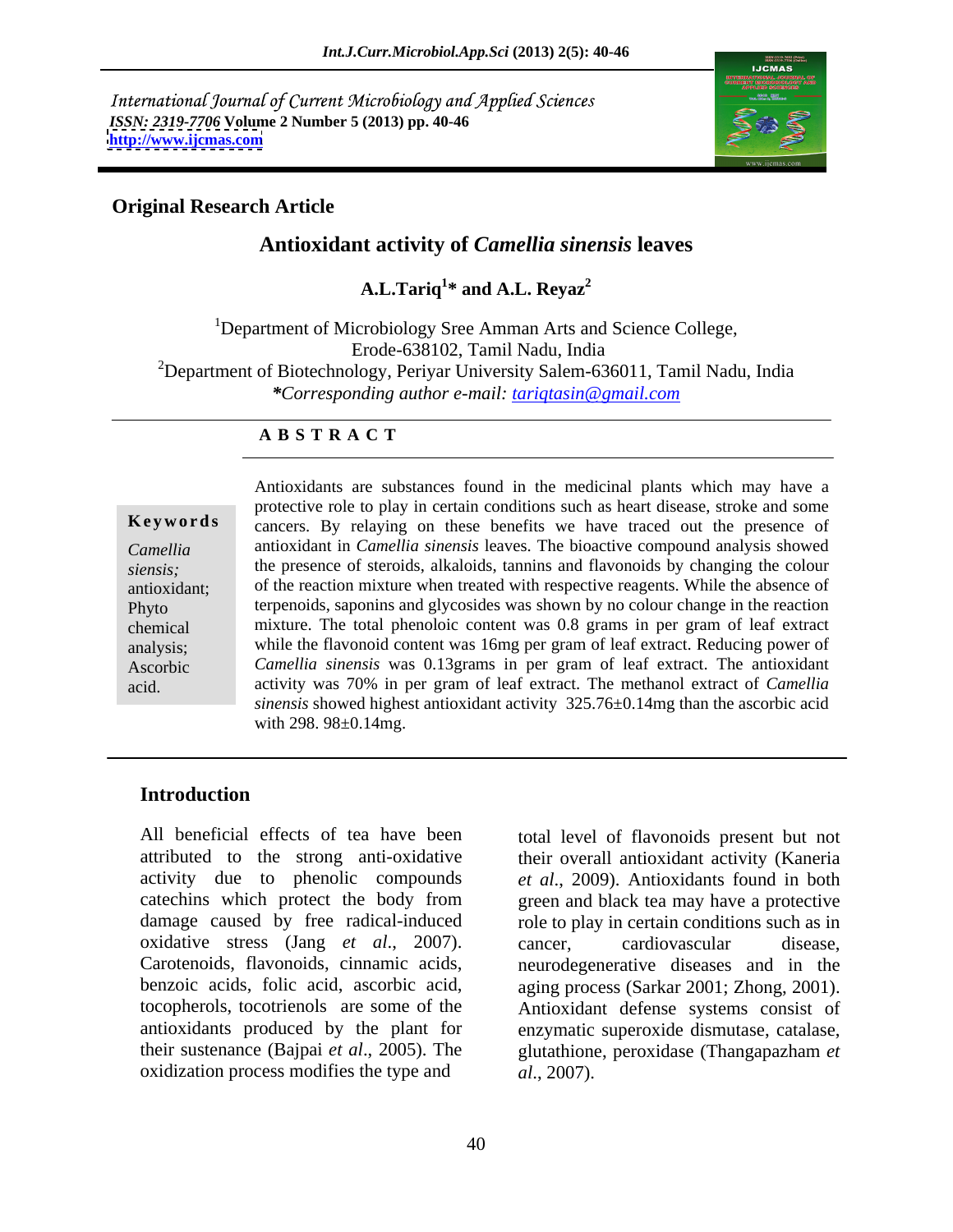The ascorbic acid, glutathione and  $\alpha$ tocopherol compounds can maintain the balance between reactive oxygen species **Determination of Total Phenolic** generation and protect from damage done by oxygen reactive species (Astley 2003). Antioxidants provide protection to living organisms from damage caused by was carried out according to Marinova *et*  uncontrolled production of reactive *al*., (2005) by taking 100µl methanol oxygen species and concomitant lipid extract and dissolved in 1ml (1:1ratio) of peroxidation, protein damage and DNA stand breaking (Srinivasan *et al.,* 2007). Antioxidant compounds like Phenolic temperature for 1 minute. After 1 minute, acids, polyphenols and flavonoids 1ml of 35% sodium carbonate solution scavenge free radicals such as peroxide, was added and made up to 8ml with hydroperoxide or lipid peroxyl and thus distilled water. The final mixture was inhibit the oxidative mechanisms that lead shaken and then incubated for 90 minutes to degenerative diseases (Kumaraswamy in the dark place at room temperature. The *et al*., 2008). Natural antioxidants tend to absorbances of all samples were measured be safer and also possess anti-viral, anti-at 725nm in ultra violet spectrophotometer inflammatory, anti-cancer, antimutagenic, by keeping Gallic acid as standard. The antitumor and hepatoprotective properties triplicate measurements were carried out

## **Collection of the Sample**

The fresh leaves of Camellia sinensis were<br>
Content collected by following (Tariq and Reyaz, 2012) from the dense tea state garden at Ooty, Coimbatore district, Tamil Nadu

The leaves of fresh samples were cleaned  $\sigma$  of 0.3 ml of 5% sodium nitrite solution (Tariq and Reyaz, 2012). The samples  $\frac{0.3 \text{ ml}}{4}$  of 10% aluminium chloride was were dried in the oven at 37°C for 6 days. evaporator at 50°C to give viscous mass. <br>content was expressed as milligram The crude extracts were weighed and

stored at 4°C before analysis.

### **Determination of Total Phenolic Content**

(Baravalia *et al.,* 2009). and total phenolic content was expressed **Materials and Methods** (GAE) per 100 gram of samples. Determination of total phenolic content the Folin-Ciocalteu reagent. The solutions were mixed and incubated at room as milligram of gallic acid equivalents

# **Determination of Total Flavonoids Content**

South India. Marinova *et al.*, (2005) in which 0.5 ml of **Preparation of the Extract** containing 1.5 ml of methanol and mixed and washed under running tap water and allowed to stand for 5 min. To this were dried in the oven at 37°C for 6 days.<br>After drying the samples were weighed sodium hydroxide was added then mixture and blended with warring blender and was diluted with distilled water. The soaked with methanol [in ratio methanol: absorbance of the solution mixture was plant (6:1)] for 2 days and filtered using measured immediately at 510nm in ultra Whatman No. 1 paper. The methanol was violet spectrophotometer by keeping completely removed by vacuum Apigenin as standard. The flavonoid The flavonoid content was estimated by the sample was added to a test tube uniformly. Then followed by the addition of 0.3 ml of 5% sodium nitrite solution 0.3 ml of 10% aluminium chloride was added and after 6 minutes 1ml of 1M sodium hydroxide was added then mixture content was expressed as milligram catechin equivalents/g sample.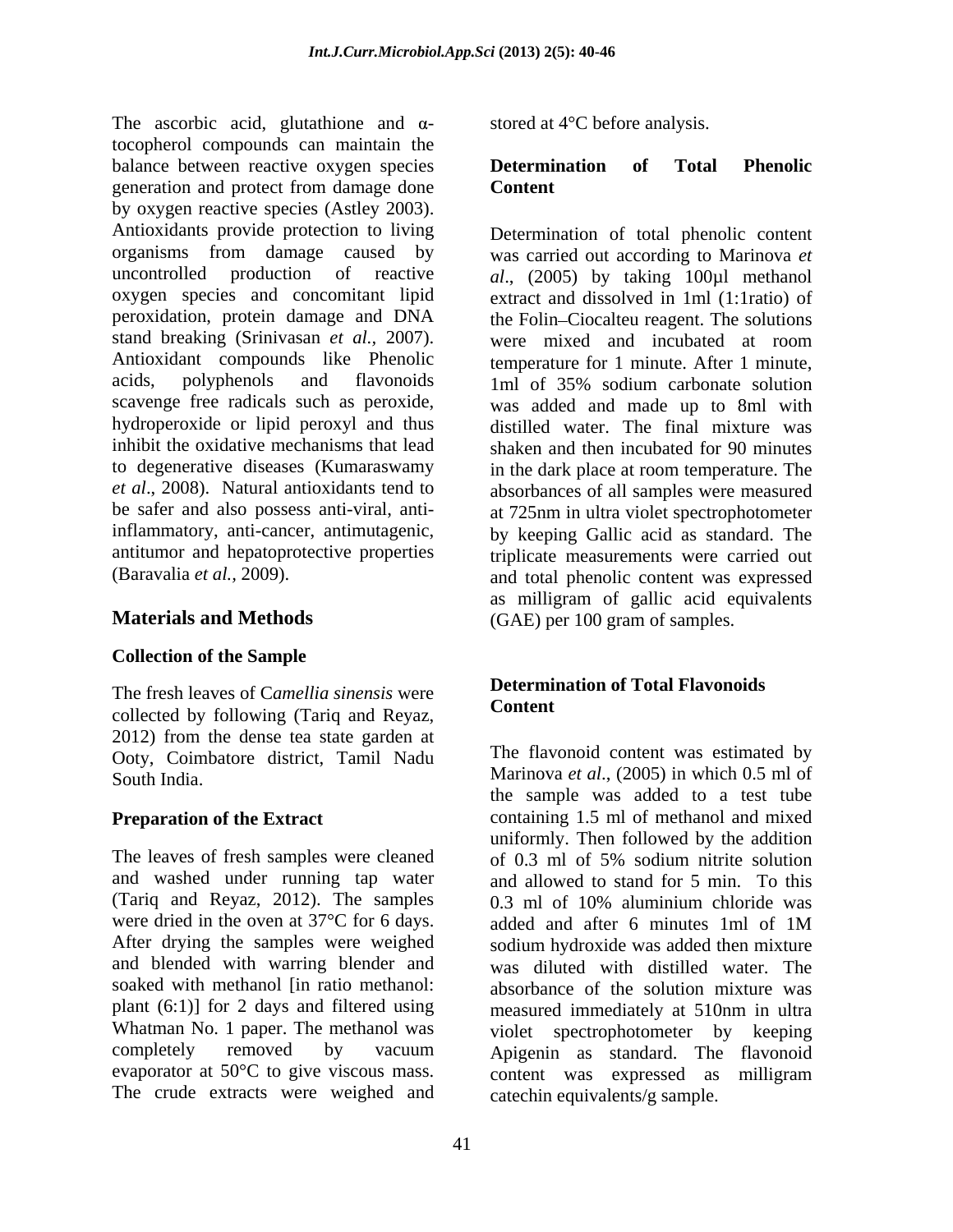The reductive capability of the extract was incubated at 50<sup>o</sup>C for 20 minutes. The sample was mixed with 95% methanol to centrifuged at 3000rpm for 10 minutes. The upper layer of solution (2.5ml) was mixed with distilled water (2.5ml) and ultra violet spectrophotometer against a

### **Evaluation of Total Antioxidant Capacity by Phosphomolybdenum Method**

The total antioxidant capacity of *Camellia sinensis* and its different fractions was evaluated by the method of Locatelli *et al*., The leaves belonged to the Kingdom- (2010). An aliquot of 1 ml of sample Plantae, Order-Ericales, Family-Theaceae, (1mg) solution was combined with 1ml of reagent (0.6M sulfuric acid, 28mM sodium phosphate and 4mM ammonium **Qualitative Analysis of Phytochemicals** molybdate). The tubes were capped and incubated in a boiling water bath at 95°C for 90 minutes. After the samples had phytochemicals namely alkaloids, measured at 695nm in ultra violet spectrophotometer against blank. The total antioxidant capacity of the medicinal plant *Camellia sinensis* was expressed as the number of gram equivalent of ascorbic acid. to them.

### Assay of Reducing Power **Determination** of Free Radical **Determination of Free Radical Scavenging by DPPH Method**

quantified by the method of Oyaizu The free radical scavenging capacity of the (1986). One ml of methanolic extract was plant extracts were determined using the mixed with 2.5ml of 0.2M phosphate DPPH (1, 1-diphenyl-2-picrylhydrazyl) buffer (pH  $6.6$ ) and  $2.5$ ml of  $1\%$  assay as described by Braca *et al.*, (2001) potassium ferricyanide. The mixture was with a slight modification. The tested reaction was terminated by adding 2.5ml prepare the stock solution (5mg/mL). A of 10% trichloroacetic acid. Then this was  $1.0$ mL of DPPH (0.25mM) in methanol 0.5ml of 0.1%FeCl<sub>3</sub>. Blank reagent is allowed to stand at room temperature in a prepared as above without adding extract. dark chamber for 30minutes. The change The absorbance was measured at 700nm in in colour from deep violet to light yellow blank sample. Ascarbic acid was used as spectrophotometer. The test samples were standard. The increased absorbance of the measured in three replicates and Ascorbic reaction mixture indicated greater acid was used as a reference standard. A reducing power 95% methanol was served as blank. Antioxidant Activity was calculated as % inhibition of DPPH = DPPH (1, 1-diphenyl-2-picrylhydrazyl) assay as described by Braca *et al*.,( 2001) sample was mixed with 95% methanol to 1.0mL of DPPH (0.25mM) in methanol was taken in tubes and 2.0mL solution of various concentrations of plant extract was added. The reaction mixture was then was then measured at 518nm in ultra violet Percentage of DPPH scavenging activity was calculated as % inhibition of DPPH = [Abs control – Abs sample / Abs control] x 100.

# **Result and Discussion**

# **Identification of Leaves**

Genus-*Camellia*, Species -s*inensis*.

# **Qualitative Analysis of Phytochemicals**

cooled to room temperature, the flavonoids, steroids, gallic tannins and absorbance of the aqueous solution was catecholic tannin by changing the colour The extract showed the presence of phytochemicals namely alkaloids, flavonoids, steroids, gallic tannins and of the solution to yellow, white, green bluish, blue, green black respectively. While indicated the absence of terpenoid, saponins, and glycosides as there was not colour change in the solution with respect to them.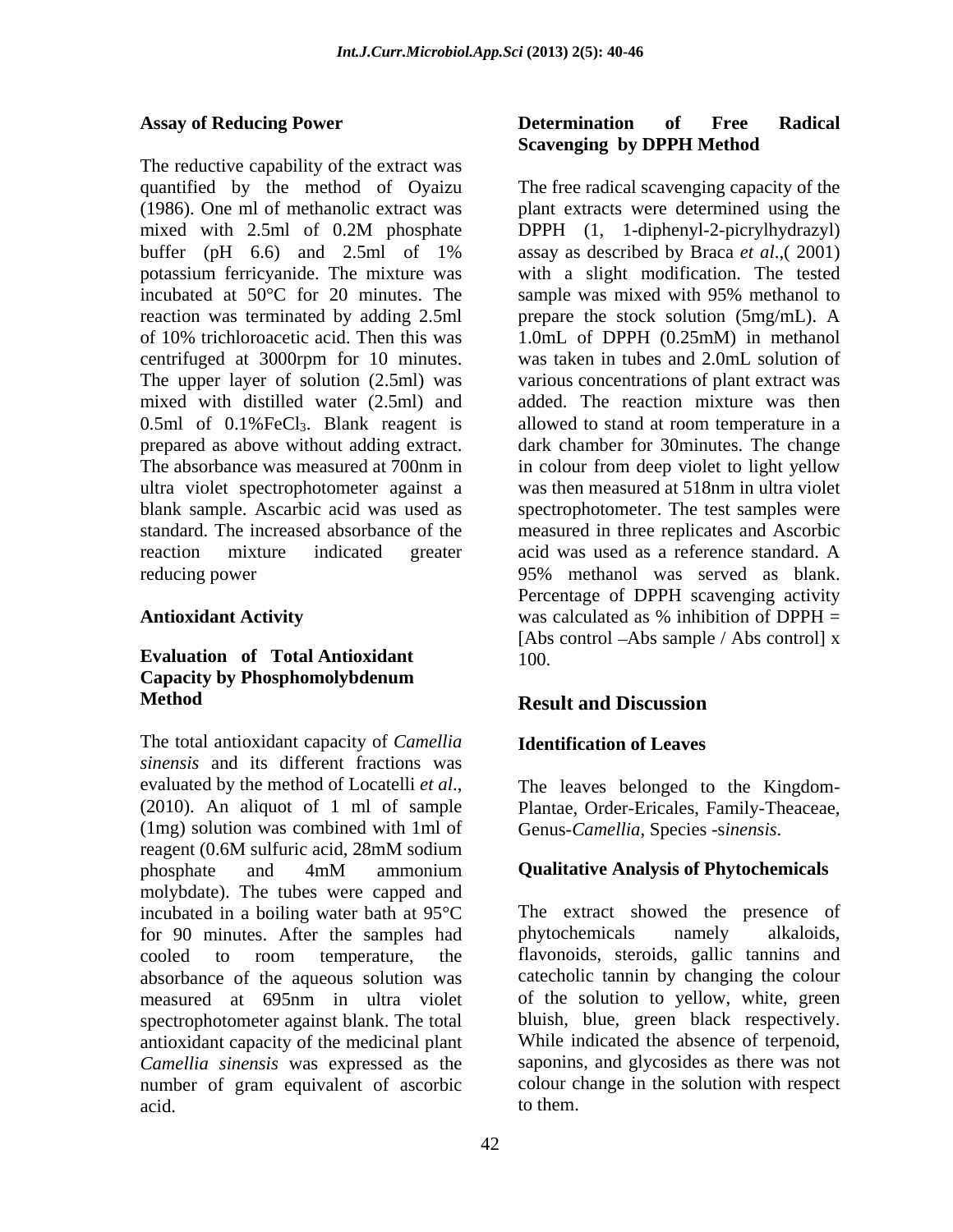## **Total Phenolic and Flavonoid Content**

The total phenolic content of the medicinal plant *Camellia sinensis* was estimated and found  $3.015 \pm 0.171$ g of gallic acid per 100g DW while the total flavonoid content of the medicinal plant *Camellia sinensis* was 0.324±0.007g CE per 100g DW.

*Camellia sinensis* was observed to rise as<br>activity of 12mg/gram where B-Control, S1, S2, S3, S4 the concentration of the extract gradually and S5 are ascorbic acid standards. The T1 and T2 are increased (Figure 1). test samples

**Figure. 1** *Camellia seninsis* leaf extract capacity 325.76±0.14mg than to ascorbic showing the antioxidant activity acid with 298.98±0.14mg. (12mg/gram) by phosphomolybdenum **DPPH Radical Scavenging Activity** method. Where B is a control;S1,S2,S3,S4



The phosphomolybdenum method was<br>heard on the reduction of  $M_2$  ( $M_1$ ) to  $M_2$ <br>Figure 3. DPHH assay in which 200ml of based on the reduction of Mo (VI) to Mo<br>DPPH mixed well, dissolved in 0.8 ml of (V) by the antioxidant compound and the methanol and optical density values were complex with a maximum absorption at T2 are test samples of *Camellia sinensis* 695nm in ultra violet spectrophotometer (Figure 2). The methanol extract of *Camellia sinensis* has higher antioxidant



The reducing power of extract for Figure 2. Phosphomolybdenum method showed that<br>
Camellia seninsis leave extract showed the antioxident

acid with 298.98±0.14mg.

# **DPPH Radical Scavenging Activity**

and S5 are ascorbic standards; and T1 and The DPPH free radicals scavenging T2 are test samples. activity of the compounds was measured  $6.3 + 54.72 + 2.10 + cm$  $0.4 +$   $\blacksquare$  $\frac{0.5}{24}$   $\frac{1}{24}$   $\frac{1}{24}$   $\frac{1}{24}$   $\frac{1}{24}$   $\frac{1}{24}$   $\frac{1}{24}$   $\frac{1}{24}$   $\frac{1}{24}$   $\frac{1}{24}$   $\frac{1}{24}$   $\frac{1}{24}$   $\frac{1}{24}$   $\frac{1}{24}$   $\frac{1}{24}$   $\frac{1}{24}$   $\frac{1}{24}$   $\frac{1}{24}$   $\frac{1}{24}$   $\frac{1}{24}$  $0.6 \pm 0.6$  activity with an IC<sub>50</sub> value of 0.7 *Camellia sinensis* exhibited antioxidant  $0.8 \frac{1}{2}$  DPPH (Figure 3). The plant extract of 0.9 trapping of the unpaired electrons of sinensis  $IC_{50}$  value of ascorbic acid Ascorbic  $J4.72 \pm 2.19 \mu$ g/1111. by the decolorizing effect following the activity with an  $IC_{50}$  value of  $IC_{50}$  value of ascorbic acid  $54.72 \pm 2.19 \mu g/ml.$ 





Tea (*Camellia sinensis*) is consumed worldwide and is second only to water in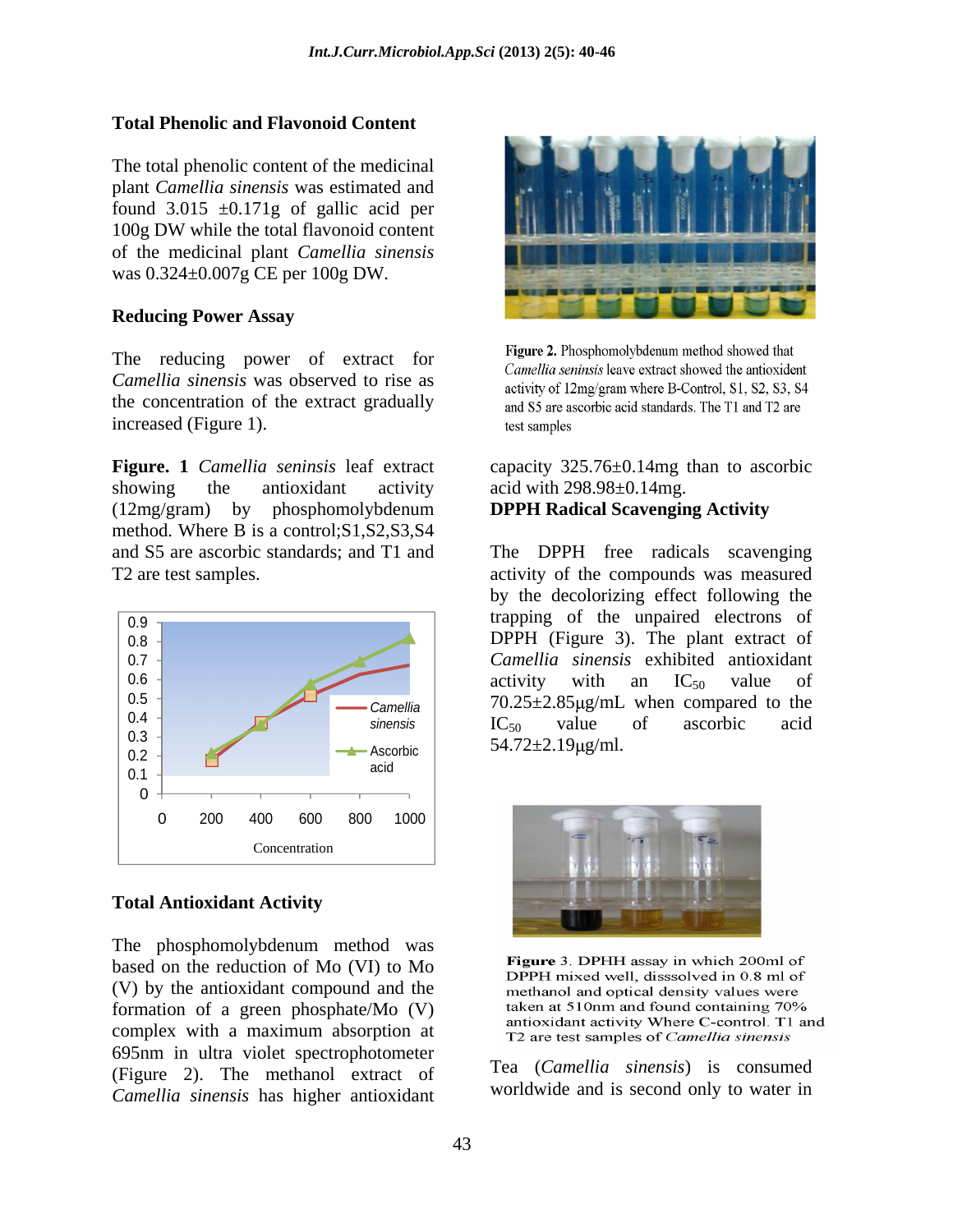its popularity as <sup>a</sup> beverage (Atoui *et al*., 2005). Medicinal plants are important source for the verification of total phenolic compounds in plant extracts pharmacological effects and can be natural ability (Thirugnanasampandan et al., composite sources that act as new anti-<br>2008). This variation expected in plant infectious agents. The presence of extracts due to their constituents aswell as phytochemical namely alkaloids, the type of the phenolic and this differ flavonoids, steroids, gallic tannins, considerably between the genotypes of the catecholic tannin plays the vital role in the same plant and from species to species plant defense mechanisms to counteract reactive oxygen species in order to survive and prevent molecular damage and caused It is here concluded by this research study by microorganisms, insects, and that *Camellia sinensis* leaves showed good herbivores (Akowuah *et al*., 2005). In this antioxidant activity which provides the work 1gram of *Camellia sinensis* leaves extract contained 0.7gram of phenolic damage caused by the uncontrolled compounds (Bajpai *et al*., 2005). The production of reactive oxygen species. The reduction of DPPH in the presence of a radical scavenger or hydrogen donors would play the protective role to control leads to the formation of non-radical form of DPPH-H.

The antioxidant activity of *Camellia sinensis* values was found 12µg/ml (Nooman *et al.*, 2008; Yang *et al.*, 2002). There was no correlation between total different extraction solvents of varying phenolic content and antioxidant polarities of polyphenology of capacities of a number of medicinal plants extracts (Setiawan 2001). Reducing power has been used as an antioxidant indicator for the medicinal herbs (Hsu *et al*., 2003). Reducing ability of compound generally depends on the presence of reductants which exhibit antioxidant activity by breaking the free radical chain through donation of a hydrogen atom (Rathee *et al*., 2009). In the reducing power assay, the phe the presence of antioxidants in the sample resulted in the reduction of  $\text{Fe}^{3+}$  to  $\text{Fe}^{2+}$  by donating an electron. Increasing Frakash, D. 2005. Filehold contents absorbance indicates an increase in reductive ability. In this work, 1gram of *Camellia sinensis* leaves extract carries 0.11g of reducing power (Astley 2003). The methanolic extract of dry *Camelia sinensis* had high reducing power that

showed statistically significant correlation between reducing power and amount of ability (Thirugnanasampandan *et al*., 2008). This variation expected in plant (Leenen *et al*., 2000).

protection to living organisms from the beneficial effects of *Camellia sinensis* over overseas diseases.

# **Reference**

- Akowuah, G.A., Z. Ismail, I. Norhayati and Sadikun, A. 2005. The effects of different extraction solvents of varying polarities of polyphenols of Orthosiphon stamineus and evaluation of the free radical scavenging activity. Food. Chem. 93:311-317.
- Astley, S.B., 2003. Dietary antioxidants past, present and future. Trends.Food. Sci. Technol.14:93-98.
- Atoui, A.K., A. Mansouri, G. Boskou and Kefalas, P. 2005. Tea and herbal infusions: their antioxidant activity and phenolic profile. Food. Chem.. 89: 27- 36.
- Bajpai, M., A. Pande, S.K. Tewari and Prakash, D. 2005. Phenolic contents and antioxidant activity of some food and medicinal plants. Int. J. Food Sci. Nutri. 56(4): 287-291.
- Baravalia, Y., M. Kaneria, Y. Vaghasiya, J. Parekh and Chanda, S. 2009. Antioxidant and antibacterial activity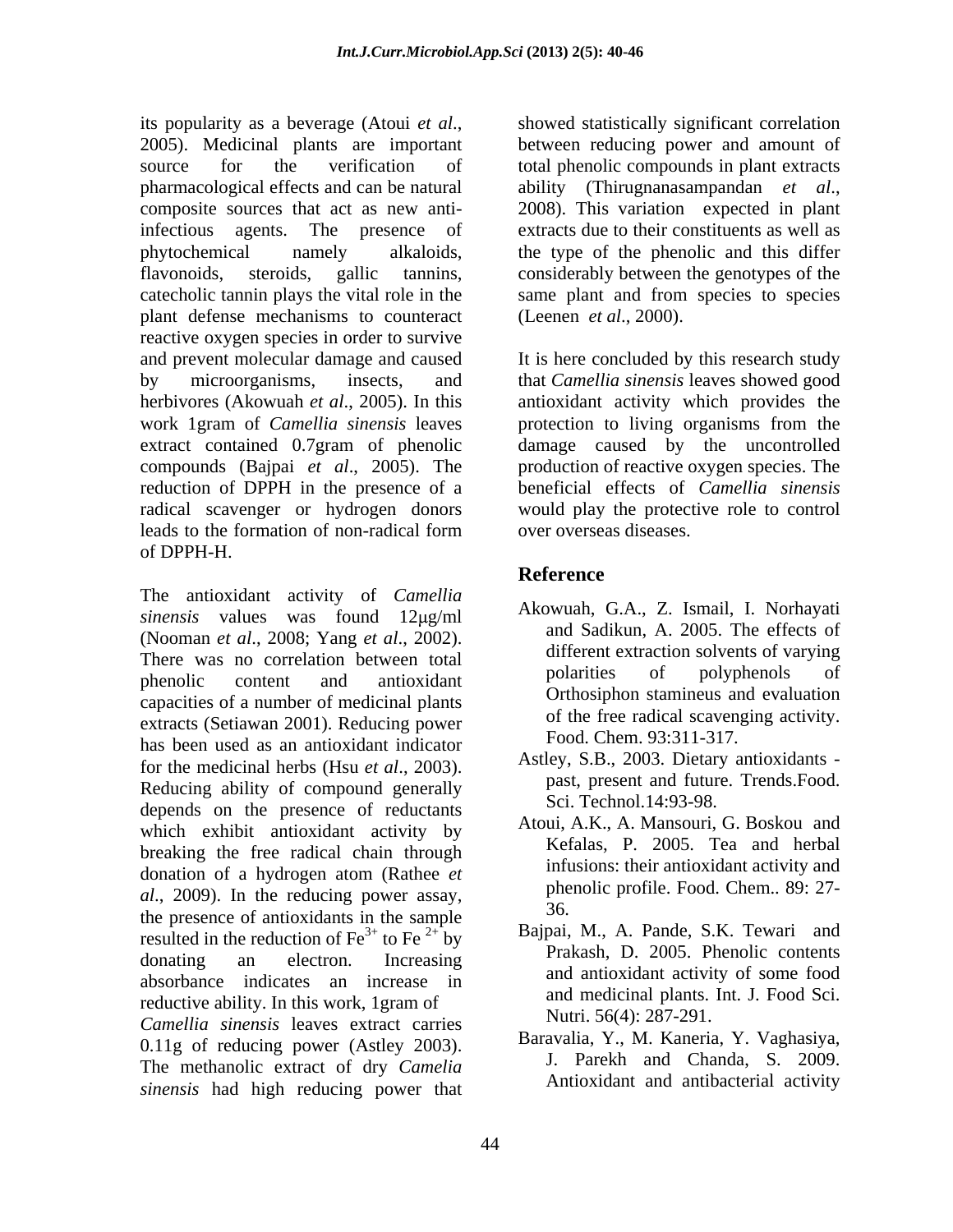extracts. Turkish. J. Biol. 33:159-164.

- terapotensis. J. Nat. Product.. 64: 892
- Hsu, C.L., W.L. Chen, Y.M. Weng and composition, physical properties and
- Jang, H.D., K.S. Chang, Y.S. Huang, C.L.
- Kaneria, M., Y. Baravalia, Y. Vaghasiya Saurashtra region, India. Indian. J.
- Kumaraswamy, M.V., and Satish, S. 2008. Nanjan and Suresh, B., 2007. Antioxidant and Anti-Lipoxygenase Gibs. Adv. Biol. Res. 2(3-4): 56-59.
- Leenen, R., A.J.C. Roodenburg, L.B.M. Tariq, A.L., and Reyaz, A.L. 2012. in humans. European. J. Clin. Nutrit.
- Locatelli, M., F. Travaglia, J.D. Coisson, A. Martelli, C. Stevigny and Arlorio, PGI). Impact of different roasting 1655. 245:232-241.
- 

of Diospyros ebenum Roxb leaf vegatables. J. Univer. Chem. Technol. Metall. 40(3):255-260.

- Braca, A., N.D. Tommasi, L.D. Bari, C. Nooman, A.K., K.S. Ashok, A.Z.E. Atif Pizza, M. Politi and Morelli, I. 2001. <br>and Husni, F. 2008. Antioxidant Antioxidant principles from Bauhinia Activity of Some Common Plants. Turkish. J. Biol. 32:51-55.
	- 895. Oyaziu, M., 1986. Studies on product of Tseng, C.Y. 2003. Chemical glucose amine. Japan. J. Nutrit. browning reaction prepared from 07:307-3115.
	- antioxidant activities of yam flours as Tathee, J.S., S.A. Hassarajani and affected by different drying methods. Chattopadhyay, S. 2007. Antioxidant Food. Chem. 83:85-92. activity of Nyctanthes arbortristis leaf Rathee, J.S., S.A. Hassarajani and extract. Food. Chem.103:1350-135.
	- Hsu, S.H. Lee and Su, M.S. 2000. Sarkar, A., 2001. Black tea is a powerful Principal phenolic phytochemicals and chemopreventor of reactive oxygen antioxidant activities of three Chinese and nitrogen species. comparison with medicinal plants. Food. Chem. its individual catechin constituents in 103:749-756. green tea. Biochem. Biophy. Res. Commun. 284 (1):173-178.
	- and Chanda, S. 2009. Determination of Setiawan,V., L., 2001. Protective effect of antibacterial and antioxidant potential green tea on the risks of chronic of some medicinal plants from gastritis and stomach cancer. Int. J. gastritis and stomach cancer. Int. J. Cancer. 92:600-604.
	- Pharma. Sci. 71:406-412. Srinivasan, R., M.J.N.Chandrasekar, M.J. activity of *Thespesia lampas* Dalz and Nanjan and Suresh, B., 2007. Antioxidant Activity of Caesalpinia Digyna Root. J. Ethnopharmacol.113:284-291.
	- Tijburg and Wiseman, S.A. 2000. A single dose of tea with or without milk plant *Cannabis sativa* L and its increases plasma antioxidant activity potential anticancer activity. Int. J. Isolation of Cannabinoids from the Drug Develop. Res. 4(1):241-246.
	- 54:87 92. Thangapazham, R.L., A.K. Singh, A. M. 2010. Total antioxidant activity of hazelnut skin (Nocciola Piemonte epigallocatechin gallate inhibits conditions. Food. Chem. 119:1647- cells in vitro and in vivo. Cancer. Lett. Sharma, J. Warren, J.P. Gaddipati and Maheshwari, R.K. 2007. Green tea polyphenols and its constituent epigallocatechin gallate inhibits proliferation of human breast cancer 245:232 241.
- Marinov, D., F. Ribarova and Atanossova, Thirugnanasampandan, R., G. Mahendran M. 2005. Total phenolic and total flavonoids in Bulgarian fruits and **Antioxidant** properties of some and Narmatha Bai, V. 2008. Antioxidant properties of some